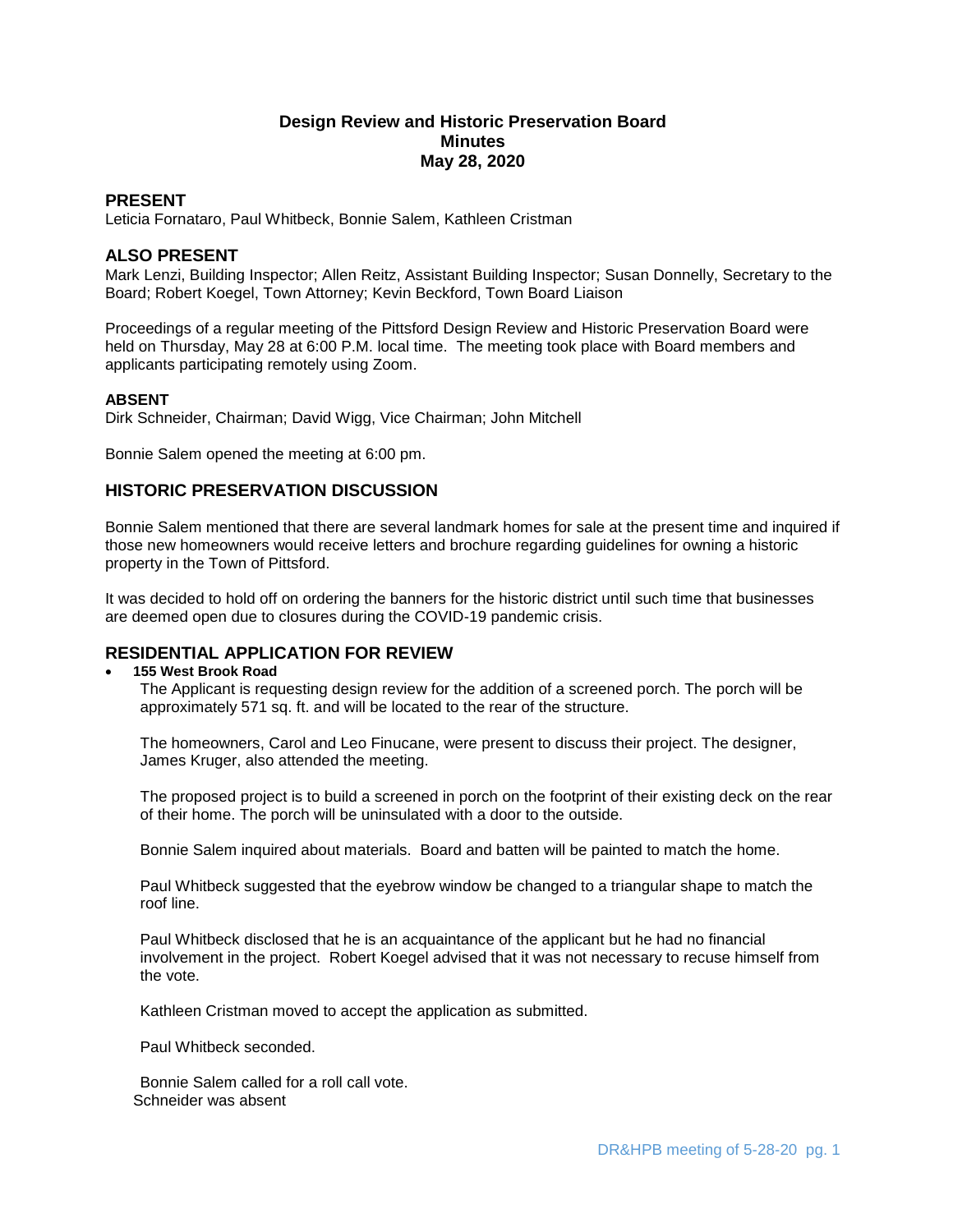Salem voted aye Wigg was absent Whitbeck voted aye Fornataro voted aye Cristman voted aye Mitchell was absent

### **RESIDENTIAL APPLICATION FOR REVIEW – NEW HOMES**

#### **11 Lexton Way**

The Applicant is requesting design review for the construction of a two story single family home. The home will be approximately 2767 sq. ft. and will be located in the Wilshire Hills Subdivision.

Jeff Brokaw of Morrell Builders was present to discuss the construction of a new home.

The construction is a two story colonial design with a stone façade.

Leticia Fornataro inquired about the egress plan for the basement should it become habitable space. Mark Lenzi stated that per NYS code an egress window is required whether the space is made habitable or not.

Paul Whitbeck commented on the lack of fenestration on the left side of the right side elevation and the left side of the rear elevation. Jeff Brokaw stated that there are many other windows of both of those elevations and the rear elevation with no windows is the back of the garage and that is not a preferable place to have a window.

Bonnie Salem moved to accept the application as submitted.

Leticia Fornataro seconded.

Bonnie Salem called for a roll call vote.

Schneider was absent Salem voted aye Wigg was absent Whitbeck voted aye Fornataro voted aye Cristman voted aye Mitchell was absent

#### **COMMERCIAL APPLICATION FOR REVIEW**

**3001 Monroe Avenue**

The Applicant is requesting design review for the change to an existing business identification sign. The design of the "Brow Diva" sign will remain the same but will be shifting over to make room for a new sign "Tim make up/ This is me". The sign will be .05" black acrylic and stud mounted flush.

The applicants Jamie and Amy Catalano were present to discuss the application.

The sign band allows for three companies names to be displayed. The current Brow Diva sign will be removed and the sign band repainted to match other existing signs . The new signage will reflect the same thickness displaying Tim make up/This is me.

Paul Whitbeck moved to accept the application as submitted.